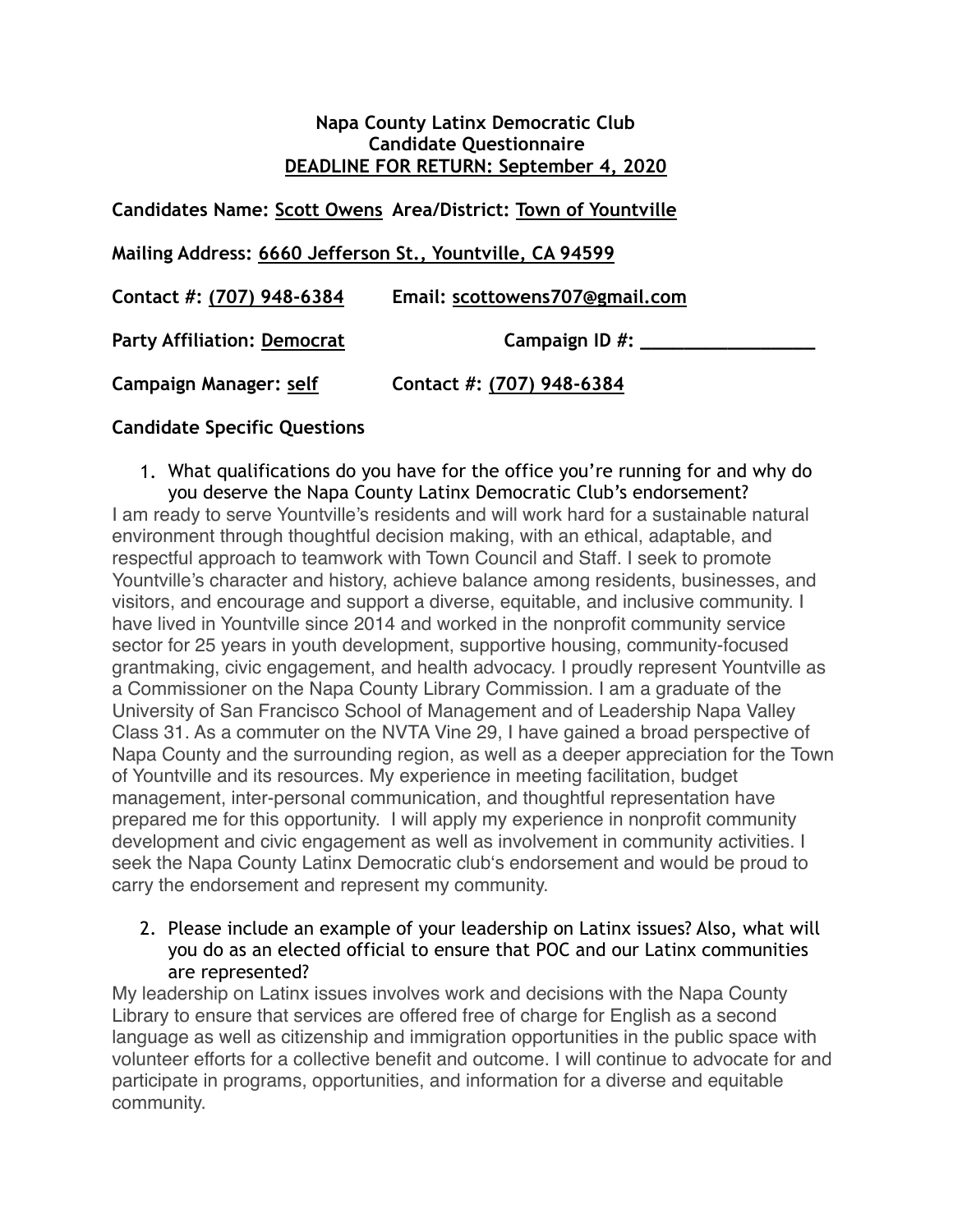# 3. What are your top three priorities, and how will you ensure that you accomplish those?

My top three priorities are:

1.) Continued health and economic well-being of Yountville's residents during the COVID-19 Pandemic and upcoming fire season. Identify and participate in prevention and support programs for residents.

2.) Serve as a link between the residents of Yountville and the business community. It is important to identify issues and opportunities related to residents, businesses, and customers to ensure equitable distribution of resources.

3.) Thoughtful planning in housing and transportation in our community.

I will accomplish these by referring to the protocols for public forum and discussion as well as the general plan and existing ordinances to ensure that the proper steps are taken to reach consensus.

### **Issues**

### 4. Latinx community members are often deemed essential workers, what will you do to mitigate the effects essential workers suffer during this pandemic, including your employees?

I would advocate for and connect community members who are essential workers to resources available in the community to protect their health well-being, including housing, temporary assistance, education opportunities, and grant funding.

5. How will you tackle the next upcoming natural and public health disaster and how will this plan actively engage the Latinx Community? What is your plan to ensure that disaster planning is culturally competent and provides language access? I would access available resources and connect with the Latinx leaders in our community: members of the staff at the town of Yountville, as well as Napa County public library, and Office of Emergency Services to assure culturally/languageappropriate communication in a timely manner. The Town of Yountville provides such information currently and links to the Napa County Office of Emergency Services communication systems.

### 6. What is your stance on Black Lives Matter? How do you link this movement to the needs of the Latinx community?

I support Black Lives Matter not only because Black lives matter to me, but also because I understand my role in addressing systemic racism and equity in our communities. I am an ally who will speak up to redress inequity and identify microagressions. Also, Black Lives Matter makes space for transgender brothers and sisters, and a greater understanding of my role in combating inequality to all members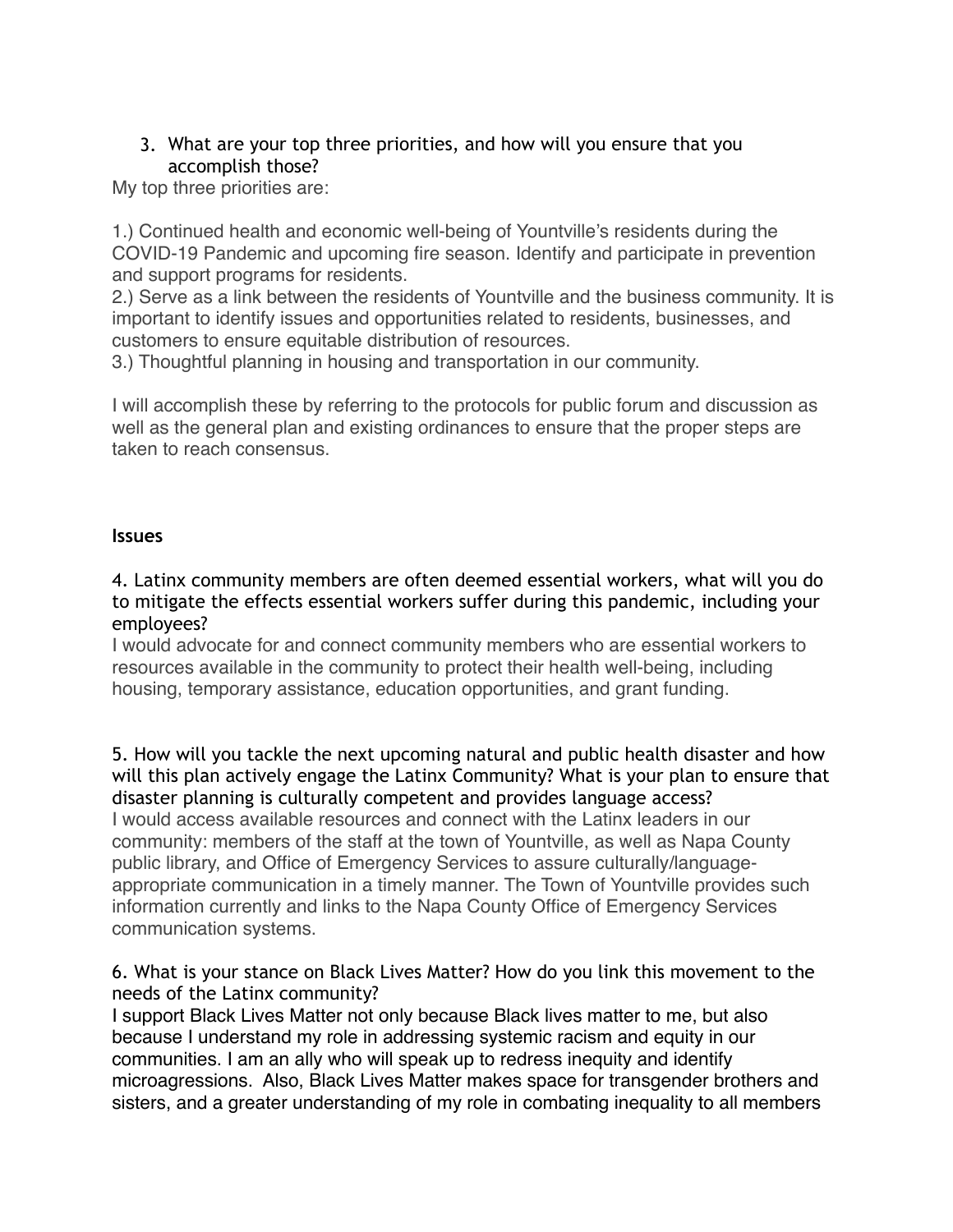of society makes our society stronger in general. Members of the Latinx community may be identified as people of color, and Black, Indigenous, People of Color (BIPOC) encounter forms of racism and bias in the community.

7. What is your stance on re-appropriating police funding? What does this mean to you in your role and what policies will you pursue to address this call to action? Yountville contracts with the Napa County Sheriff's Department for police service and law enforcement including regular patrols, traffic violations, public disturbances, domestic disputes, and reported thefts. I would support funding for additional training in mental health and human services, to aid contracted law-enforcement to de-escalate situations that may arise involving domestic disputes, public intoxication, and general response calls. I see a benefit in sensitivity and diversity, equity, and inclusion training for Yountville Police and other public-facing staff. Yountville could be a leader in taking steps to educate and inform its law-enforcement and those who interact with the public to de-escalate situations. Yountville will continue to work with the Napa County Sheriff's Departments and its Yountville Police Team to assure its commitment to the "8 Can't Wait" Campaign, which encourages restrictive use of force policies that can reduce police violence and save lives, and identify and monitor training opportunities for the contracted Napa County Sheriff's team to receive additional training in diversity, equity, and inclusion, distinguish among criminal pursuit, health and human services emergencies, and domestic disturbances. I will monitor the police reports delivered quarterly to the Town, and identify opportunities for improvement.

8. Families of all ranges continue leaving our community because it is too expensive for them to live here. Many families are doing long commutes in order to work here, therefore increasing their carbon footprint, missing on important family time, and much more. What is your commitment and plan to increase workforce housing so families that work here are able to live here? And what will you do to help keep families that are living here to remain here (e.g. increase the quality of life, health and wellness, youth and children activities, etc.…)

In order to meet the demands of housing and other services for current residents as well as those who work in the region, policies that encourage the use and development of existing residential zoned parcels, such as multi-family housing in developed areas such as Napa, Angwin, St. Helena, and Yountville, as well as accessory dwelling units, ordinances, and policies in our towns and cities. I commit to accessing and promoting the available funds and parcels in Yountville, which are allocated to housing in the general plan, and in the work with the contracted Housing Authority of the City of Napa to see that these developments happen in the future; this means providing information to our community to understand the needs of those who work here. although housing stock is limited in Yountville, funds are available to promote the housing that exists as well as make this housing accessible to families. I will also promote highlight and share the information available for grants to maintain and improve housing as well as rental assistance. Yountville's General Plan adopted in 2019, identifies corridors that may be developed for mixed use housing/retail.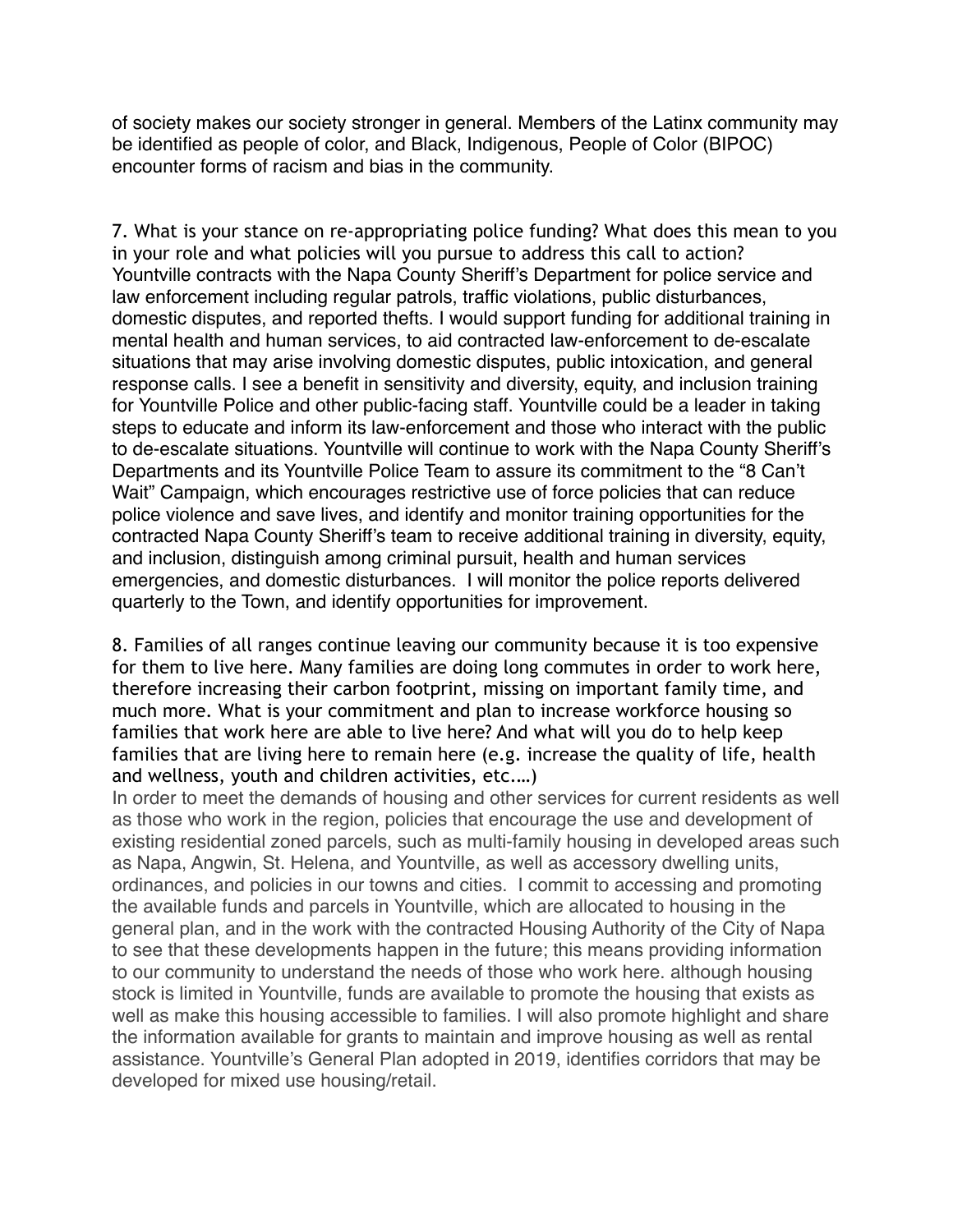Affordable housing for Veteran's Home staff, on the VH premises, rehabilitating the older stand-alone homes with Habitat for Humanity may contribute to the affordable housing availability.

9. Do you believe it is the role of elected officials to take policy steps to assure adequate affordable housing? Yes \_\_\_ No \_\_\_\_

I do believe it is the role of elected officials to take policy steps to assure affordable housing and yes I support requiring new developments to set aside percentage for affordable housing.

9a. Specifically, what suggestions do you have to make housing more affordable? And would you support requiring new developments to set aside a certain percentage of affordable housing?

I would support partnerships to expand housing. Tax incentives may encourage developers, business owners, and existing retail establishments to add affordable housing units to future designs. Yes, I would support requiring new commercial developments to set aside a certain percentage of affordable housing

10. According to a report from July 28th, 2020, homelessness has continued to increase for the last several years in Napa County. In 2016, 317 people were reported to be homeless. In 2020, it reported 464 people. What can you do in the role you're running for to address this important and growing issue?

I can address this issue in by informing myself, my fellow council members, and the Town about the issue and the solutions, which may exist in *supportive housing*, which provides social services within the housing element to help people stay permanently housed and healthy. I think it's important to meet the people where they are find out what the unsheltered person's needs are connect in ways that people trust and provide services to maintain health and housing and integration in the community.

11. In the role you're running for, what can you do to help ensure that transportation meets the needs of youth, working people, families, and seniors?

I can help to ensure that transportation meets the needs of youth, working people, families, and seniors by asking our community what their specific individual needs are. The Napa Valley transportation Authority offers a wide range of services to meet those needs, including local, on-demand service, as well as regional regional bus service from Redwood Park and ride in North Napa to the El Cerrito BART station. it's also important to understand the needs of the students at Napa Valley College to ensure that their transportation and education needs are being met (pre-, during, and post COVID-19 shelter in place). I commit to listening as well as providing the resources that are required for success in mobility.

12. What action steps will you take to diversify the local workforce in your city or town? Additionally, what hiring processes will you pursue to increase the diversity of your City/Town's staff, and boards and commissions?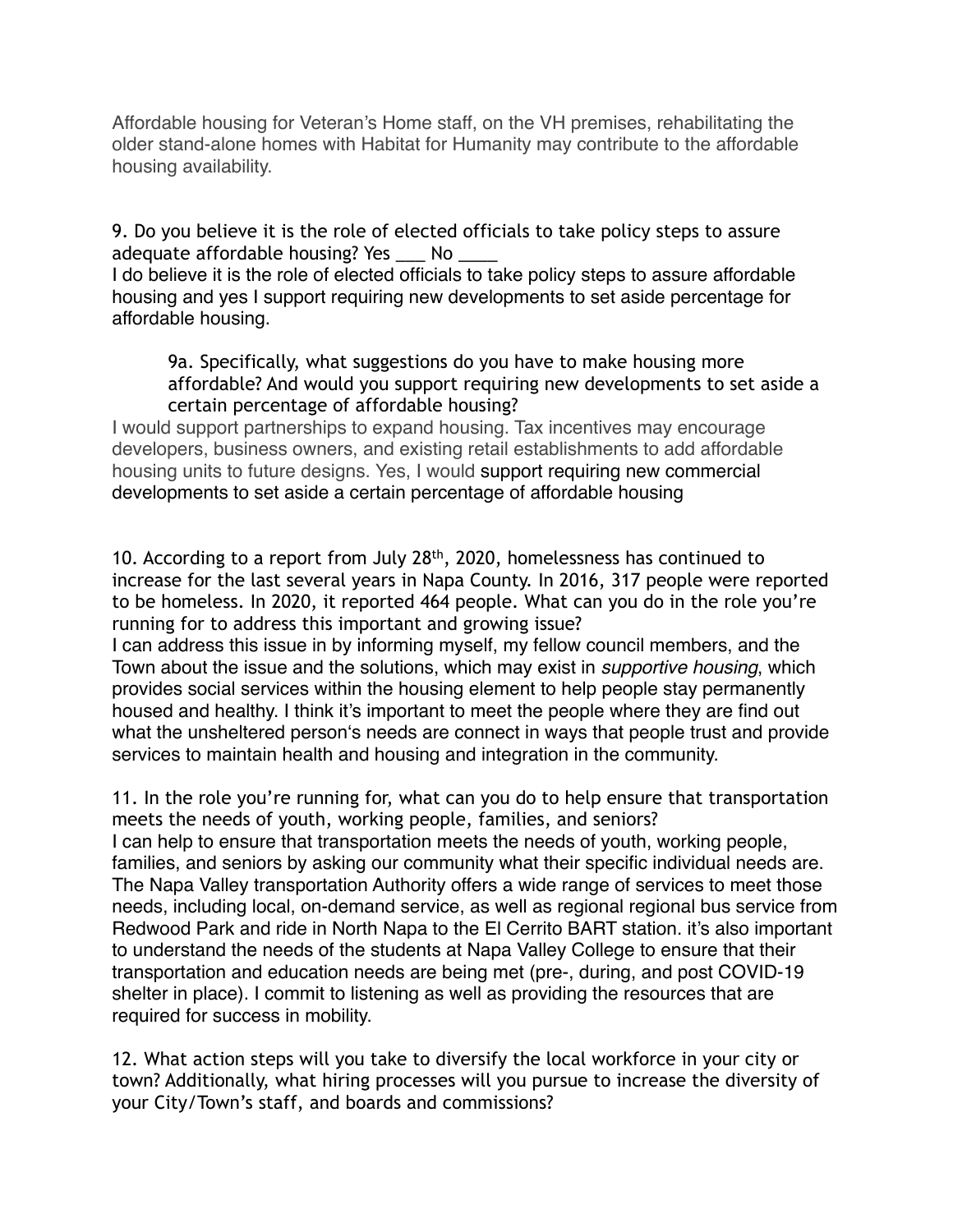I will work with members of our community to identify those local neighborhood leaders other than the status quo who are available and willing to step up and join town staff, boards and commissions. I will share my own experience in a diverse workforce, and the joy, community connection, and pride that comes with service on a community board such as the library commission or the Citizen advisory committee of Napa Valley Transportation Authority. Of course, I support a policy where aspiring citizens can serve on boards and commissions: teens in park and recreation commission, teens in the library, and our seniors in the community as well are a font or potential connection to service.

12a. Do you support a policy where aspiring citizens can serve on boards and commissions? Yes!

13. Racial Gaps In Maternal Mortality Persist. Black mothers die at a rate that's 3.3 times greater than whites, and Native American or Alaskan Native women die at a rate 2.5 times greater than whites, according to a report from the Centers for Disease Control and Prevention. Would you work to decrease maternal mortality among women of color, protect reproductive rights and a women's right to choose? These

As the executive assistant to the president of the California Health Care Foundation (CHCF), I am aware of the problem, and understand the need for addressing this serious issue of racial gaps in maternal mortality. CHCF invests staff time and grant funding to study, analyze, and listen - most importantly listen - to those impacted by the inequities, and works with Black healthcare providers to redress the issues. I will work to decrease maternal mortality among women of color by informing others of the serious issue and highlighting the conversations and collaborations that work to address a solution.

Yes, I support a woman's right to choose.

14. What is at least one specific thing you can do as an elected official to address the needs of LGBTQIA+ people?

listen! And connect with the LBTQ connection in Napa, as well as LGBTQIA+ -identified residents. I identify as the G in LGBTQIA+, and it's important to connect with my community members to understand differences (and commonalities) among age, social preferences, and identity in general. Community connection is crucial, and I've found the LGBTQ connection in Napa to be an excellent resource.

15. What specific things will you do to defend immigration and the economy in our your jurisdiction? And would you consider making the jurisdiction you're running for a Sanctuary Jurisdiction?

I would educate myself about both the opportunities to defend immigration in my jurisdiction as well as provide information to those in need of assistance with immigration in the Town of Yountville and the surrounding unincorporated area. I would consider making the jurisdiction Yountville a sanctuary jurisdiction when residents and those impacted call for my assistance and guidance to do so.